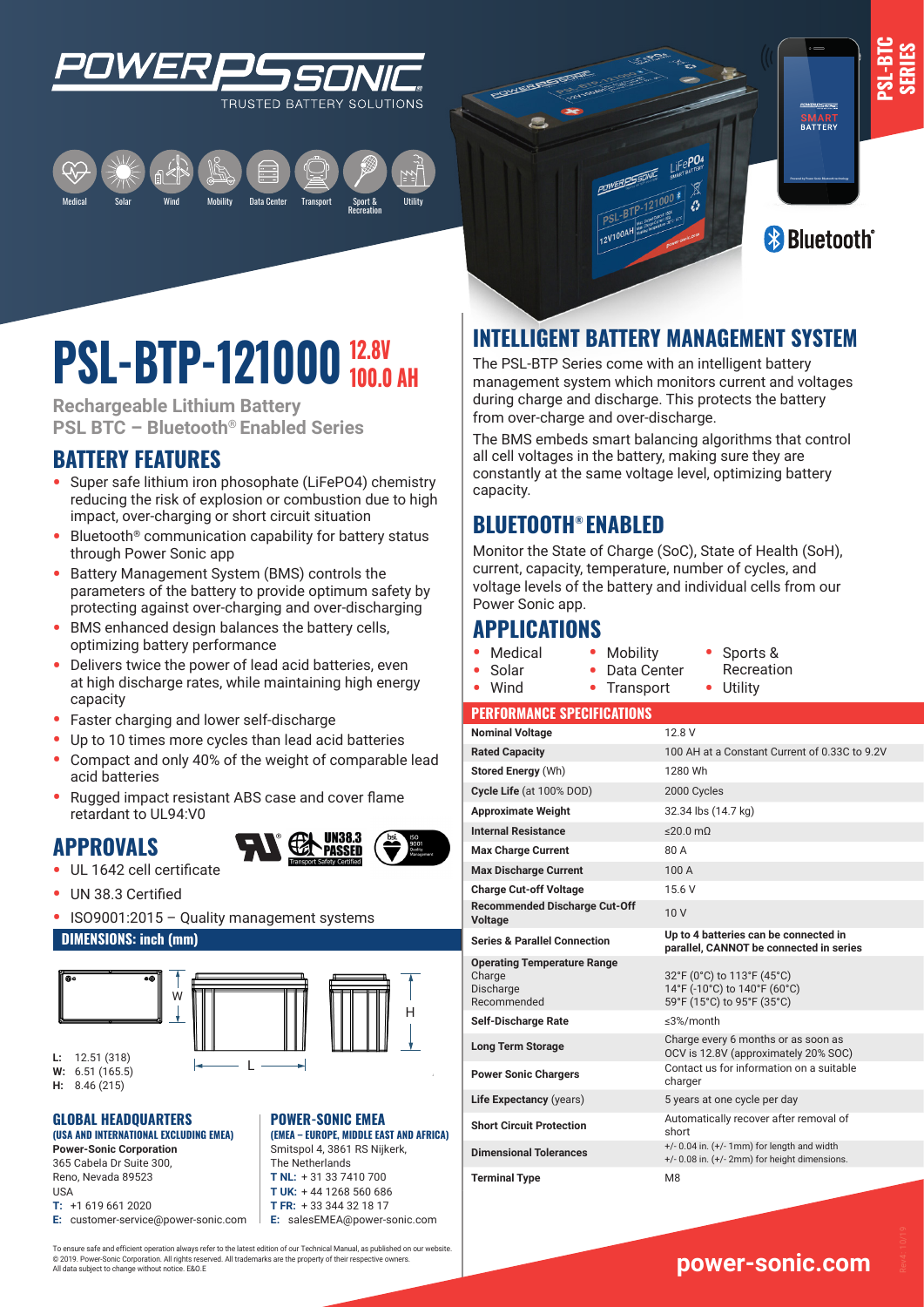

### **CAPACITY OF LiFeP04 vs. LEAD ACID AT VARIOUS CURRENTS OF DISCHARGE**

*WER* 



TRUSTED BATTERY SOLUTIONS

#### **DISCHARGE VOLTAGE PROFILES AT VARIOUS RATES 25°C AMBIENT TEMPERATURE**



**Capacity (% rated)**

#### **DISCHARGE VOLTAGE PROFILES AT 0.5C DISCHARGE RATE VARIOUS AMBIENT TEMPERATURES**



#### **CYCLE LIFE vs. VARIOUS TEMPERATURE 0.2C CHARGE/0.5C DISCHARGE @ 100% DOD**



#### **CHARGING CHARACTERISTICS (0.2C AMP @ 25°C)**



# **PSL-BTP-121000 100.0 AH**

**Rechargeable Lithium Battery**

**PSL BTC – Bluetooth® Enabled Series**

## **BENEFITS OF LITHIUM**

Lithium offers several perormance benefits versus it's sealed lead acid (SLA) equivelant. A lithium battery's capacity is independent from the discharge rate and provides constant power throughout it's discharge. The degredation of a lithium battery at a high temperature is significantly reduced in comparison to SLA.

Lithium has ten times the cycle life as SLA at room temperature. Even at an elevated temperature, lithium still has increased cycle life over SLA at room temperature.

Lastly, Lithium charging follows a similar charging profile as SLA, Constant Current Constant Voltage (CC/CV). However, lithium can be charged faster, without the need for a maintenance float charge.

#### **BMS TECHNICAL SPECIFICATIONS**

| Over-charge                                     |                                                                                             |  |
|-------------------------------------------------|---------------------------------------------------------------------------------------------|--|
| Over-charge protection voltage for each cell    | 3 8 V                                                                                       |  |
| Over-charge release voltage for each cell       | 36V                                                                                         |  |
| Over-charge release method                      | Protection releases when all cell<br>voltages drop below the over-charge<br>release voltage |  |
| Over-discharge                                  |                                                                                             |  |
| Over-discharge protection voltage for each cell | 24V                                                                                         |  |
| Over-discharge release voltage for each cell    | 2.8V                                                                                        |  |
| Over-discharge release method                   | Protection releases upon charging                                                           |  |
| <b>Over current</b>                             |                                                                                             |  |
| Discharge over current protection               | 300-500 A                                                                                   |  |
| Over-current delay time                         | 50-200 mS                                                                                   |  |
| Over current release condition                  | Protection releases upon removing load<br>and charging                                      |  |
| <b>Battery temperature</b>                      |                                                                                             |  |
| Over-temperature protection                     | $65+5^{\circ}$ C                                                                            |  |
| <b>Release temperature</b>                      | $50 \pm 5^{\circ}$ C                                                                        |  |
| <b>Short circuit protection</b>                 |                                                                                             |  |
| <b>Function condition</b>                       | External short circuit                                                                      |  |
| Short circuit delay time                        | $200 \text{ ms}$                                                                            |  |
| <b>Release condition</b>                        | Protection releases upon removing short<br>circuit and charging                             |  |

## **FURTHER INFORMATION**

Please refer to our website **www.power-sonic.com** or email us at **technical-support@power-sonic.com** for a complete range of useful downloads, such as product catalogs, material safety data sheets (MSDS), ISO certification, etc.